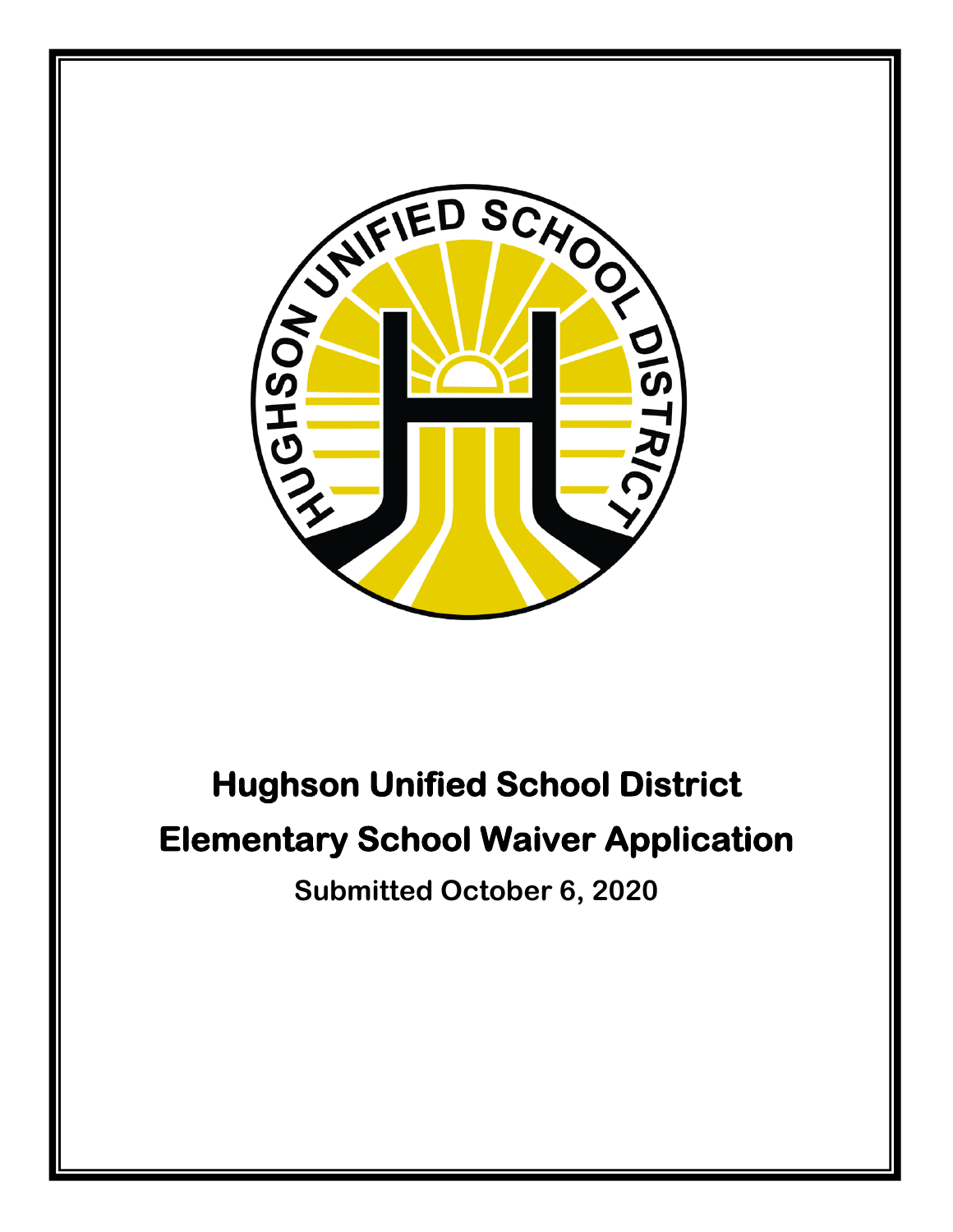#### **Elementary School Waiver Application Cover Form**

Please submit one application for each local educational agency or equivalent. If applying on behalf of a school district, please submit one application for all elementary schools in the district that are seeking to reopen for in-person instruction. If applying for an independent, private, faith-based, or charter school, please submit an application for each school.

#### **Background Information**

Name of Applicant (Local Educational Agency or Equivalent):

**Hughson Unified School District** 

**School Type:** 

**■ Traditional Public School** 

 $\Box$  Charter School

 $\Box$  Private, Independent, or Faith-Based School

Number of schools: 5

Total Enrollment: 2,055

Superintendent (or equivalent) Name: Brenda M. Smith

Address: 7448 Fox Road<br>Address: Hughson, CA 95326

Grades/Number of Students Proposed to be Reopened:

 $\blacksquare$  4<sup>th</sup> ן מ⊑ pand me <u>pe</u> <sub>3</sub>rd **E** TK  $\blacksquare$  K  $\blacksquare$  दुर्th  $\Box$  6<sup>th</sup>

Date of Proposed Reopening: Start date to be determined

Name of Person Completing Application: Brenda M. Smith

Phone Number: (209) 883-4428

Email: bsmith@hughson.k12.ca.us

signature: Brenda M. Amilla

Date: 9/23/2020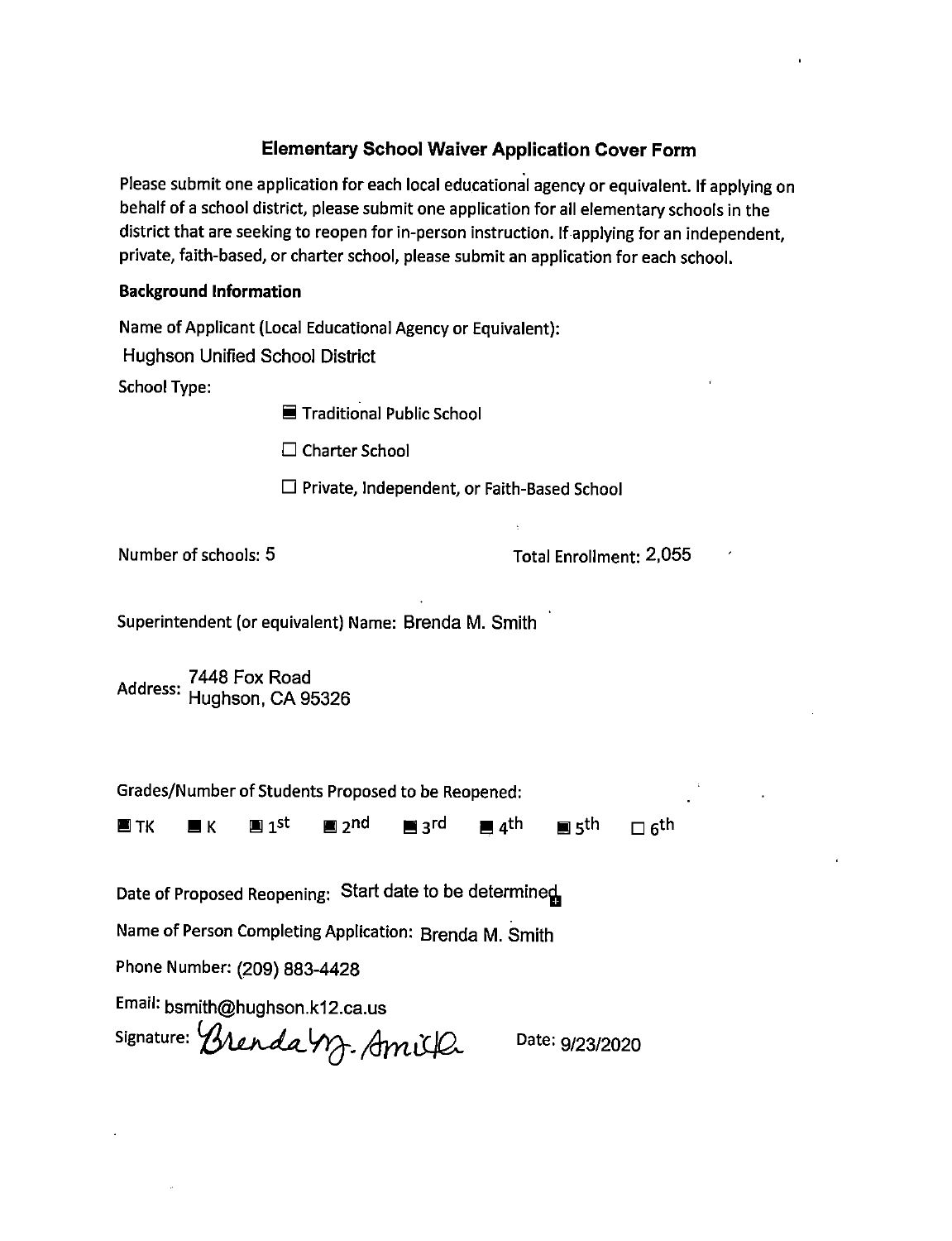#### I. Consultation

Please confirm consultation with the following groups:

■ Labor Organization

Name of Organization(s) and Date(s) Consulted: Hughson Educator's Association - 8/26/2020 CSEA Chapter #834 - 9/3/2020

■ Parent and Community Organizations

Name of Organization(s) and Date(s) Consulted:

HUSD parent forum 09/02/2020 Hughson Ministerial Association 09/18/2020

If no labor organization represents staff at the school, please describe the process for consultation with school staff:

#### II. Elementary School Reopening Plans

Please confirm that elementary school reopening plan(s) addressing the following, consistent with guidance from the California Department of Public Health and the local health department, and are published on the Stanislaus County Office of Education website:

■ Cleaning and Disinfection: How shared surfaces will be regularly cleaned and disinfected and how use of shared items will be minimized.

**E** Cohorting: How students will be kept in small, stable, groups with fixed membership that stay together for all activities (e.g., instruction, lunch, recess) and minimize/avoid contact with other groups or individuals who are not part of the cohort.

E Entrance, Egress, and Movement Within the School: How movement of students, staff, and parents will be managed to avoid close contact and/or mixing of cohorts.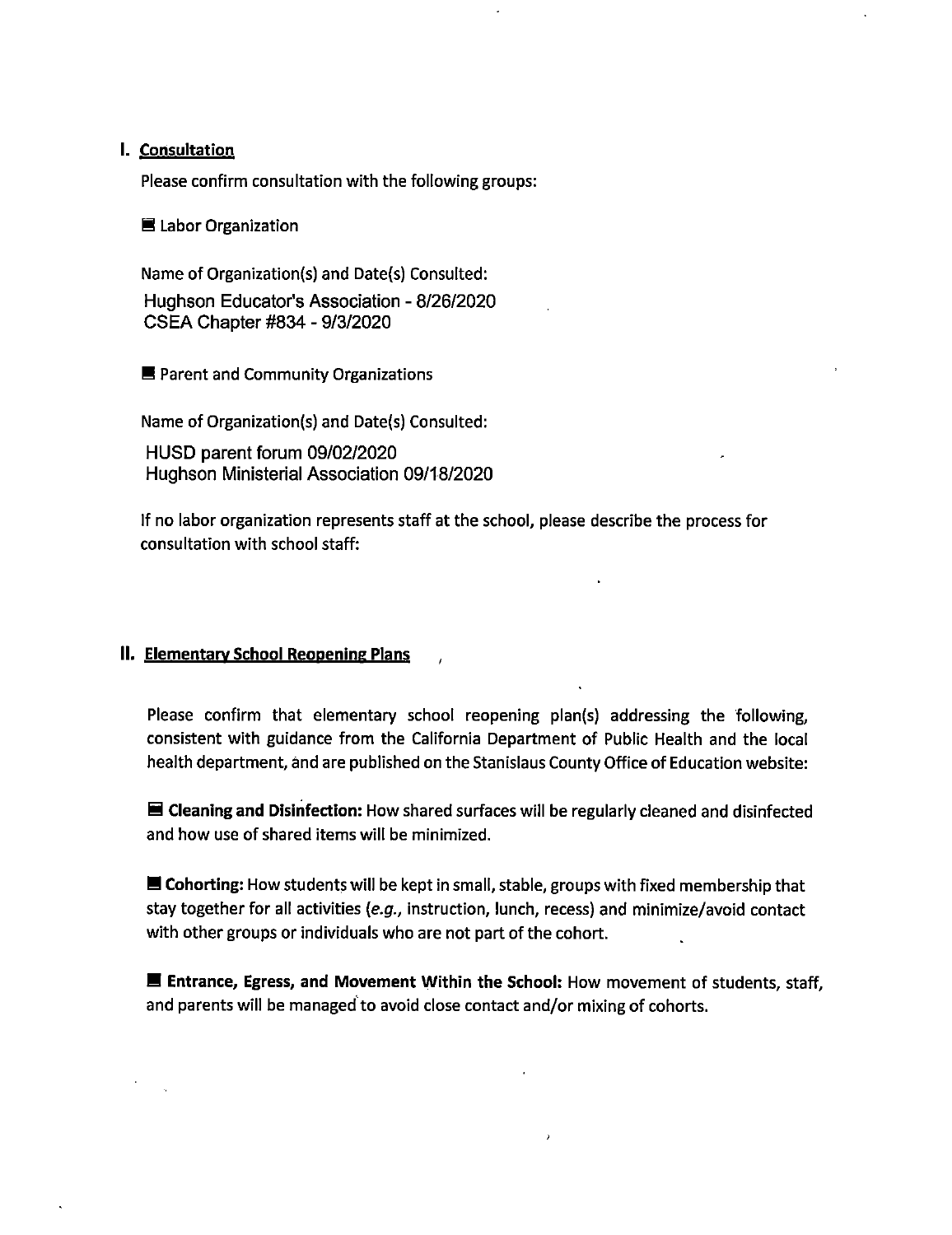■ Face Coverings and Other Essential Protective Gear: How CDPH's face covering requirements will be satisfied and enforced.

Health Screenings for Students and Staff: How students and staff will be screened for symptoms of COVID-19 and how ill students or staff will be separated from others and sent home immediately.

E Healthy Hygiene Practices: The availability of handwashing stations and hand sanitizer, and how their use will be promoted and incorporated into routines.

I Identification and Tracing of Contacts: Actions that staff will take when there is a confirmed case. Confirm that the school(s) have designated staff persons to support contact tracing, such as creation and submission of lists of exposed students and staff to the local health department and notification of exposed persons. Each school must designate a person for the local health department to contact about COVID-19.

■ Physical Distancing: How space and routines will be arranged to allow for physical distancing of students and staff.

Staff Training and Family Education: How staff will be trained, and families will be educated, on the application and enforcement of the plan.

Testing of Students and Staff: How school officials will ensure that students and staff who have symptoms of COVID-19 or have been exposed to someone with COVID-19 will be rapidly tested and what instructions they will be given while waiting for test results. Describe how staff will be tested periodically to detect asymptomatic infections.

Triggers for Switching to Distance Learning: The criteria the superintendent will use to determine when to physically close the school and prohibit in-person instruction.

E Communication Plans: How the superintendent will communicate with students, staff, and parents about cases and exposures at the school, consistent with privacy requirements such as FERPA and HIPAA. Please specifically refer to 34 CFR § 99.3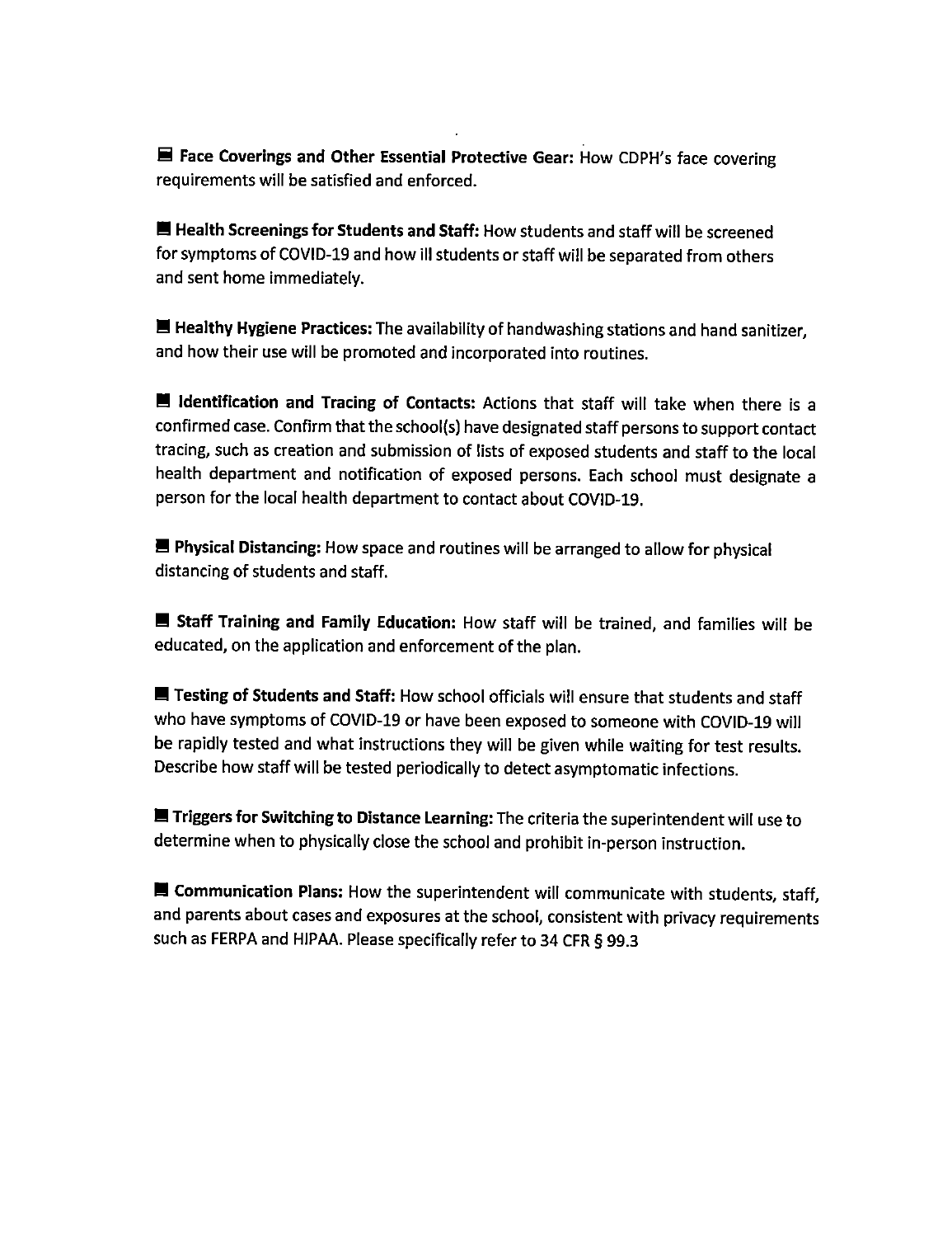

# **Hughson Unified School District**

Educate • Empower • Excel

P.O. Box 189 • 7448 Fox Road • Hughson, CA 95326 • 209-883-4428 • Fax 209-883-4639

October 1, 2020

California Department of Public Health:

In an effort to create a Plan for the Hughson Unified School District to re-open schools through the elementary waiver process, we sought input from our local stakeholders. We met with the following groups to hear comments and questions about the proposed plan:

| August 26, 2020    | <b>Hughson Educators Association</b>                |
|--------------------|-----------------------------------------------------|
| September 2, 2020  | Hughson Unified School District Parent Forum        |
| September 3, 2020  | California School Employee Association Chapter #834 |
| September 18, 2020 | <b>Hughson Ministerial Association</b>              |

We have also provided an update on our process at each of our school board meetings. The meetings are recorded and the videos are on our YouTube channel. Please let me know if you need any further information.

Sincerely,

Brenda WAmile

Brenda Smith Superintendent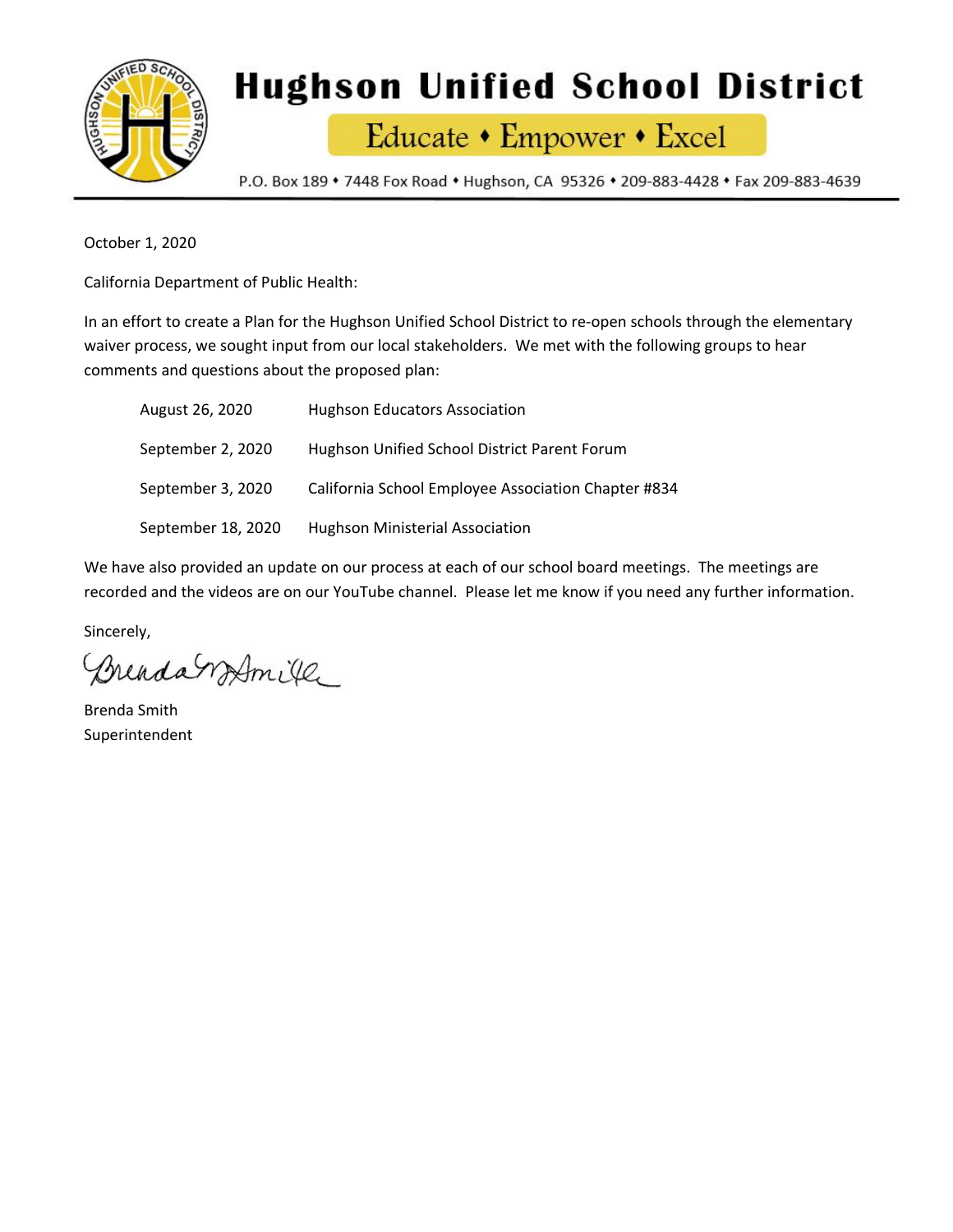

## **Hughson Unified School District**

Educate • Empower • Excel

P.O. Box 189 • 7448 Fox Road • Hughson, CA 95326 • 209-883-4428 • Fax 209-883-4639

## Hughson Unified School District Elementary TK - 5th Grade Reopening Plan

## **Introduction:**

Hughson Unified School District is a small rural school district with 2,077 students and 250 staff members. We have four comprehensive schools and one alternative education school site. Hughson Elementary is a TK - 3rd grade school and has 541 students. Fox Road Elementary School serves our 4th and 5th graders and has 280 students. Emilie J. Ross Middle School has 448 6th - 8th graders. Hughson High School has 767 students. Valley Community Day School and Billy Joe Dickens High School serve 58 students total and have their own school site.

We began the 2020-21 school year on August 12th in a Distance Learning model. While we were prepared for this instructional model, we know that students need the socialization and structure that schools provide. Our youngest learners do not have the same technology skills as older students and Distance Learning is much harder for them. The foundational skills that are taught in elementary school are vital for future learning. In addition, many of the parents in our community work and this has caused a considerable hardship on our families as they have had to navigate work, home, and schooling.

Our administrative team has prepared three learning models: Distance Learning (DL), a Hybrid Model, and 5-day in-person learning. As we have created the models, we have kept the health and safety of our staff, students, and community as a top priority. We hope to be able to bring our TK - 5th grade students back to school for in-person learning under a waiver granted by the Stanislaus County Public Health Department and the California Department of Public Health.

## **Considerations:**

- We will bring back our Hughson Elementary School TK  $5<sup>th</sup>$  grade students on a hybrid model.
	- o Hughson Elementary School has 539 students. 118 students will stay on Distance Learning. We will have at least one dedicated DL teacher per grade level. We will be bringing back the following students:
		- $\blacksquare$  TK 20 students with one teacher = 10 per cohort
		- $K 94$  students with five teachers = 9 per cohort
		- $1<sup>st</sup>$  108 students with five teachers = 11 per cohort
		- $2<sup>nd</sup> 107$  students with 4.5 teachers = 12 per cohort
		- $3<sup>rd</sup> 88$  students with 3.5 teachers = 13 per cohort
	- $\circ$  Fox Road Elementary School has 267 students. 51 students will stay on Distance Learning. We will have at least one dedicated DL teacher per grade level. We will be bringing back the following students:
		- $\bullet$  4<sup>th</sup> 95 students with 4 teachers = 12 per cohort
		- $5<sup>th</sup> 122$  students with 4 teachers = 15 per cohort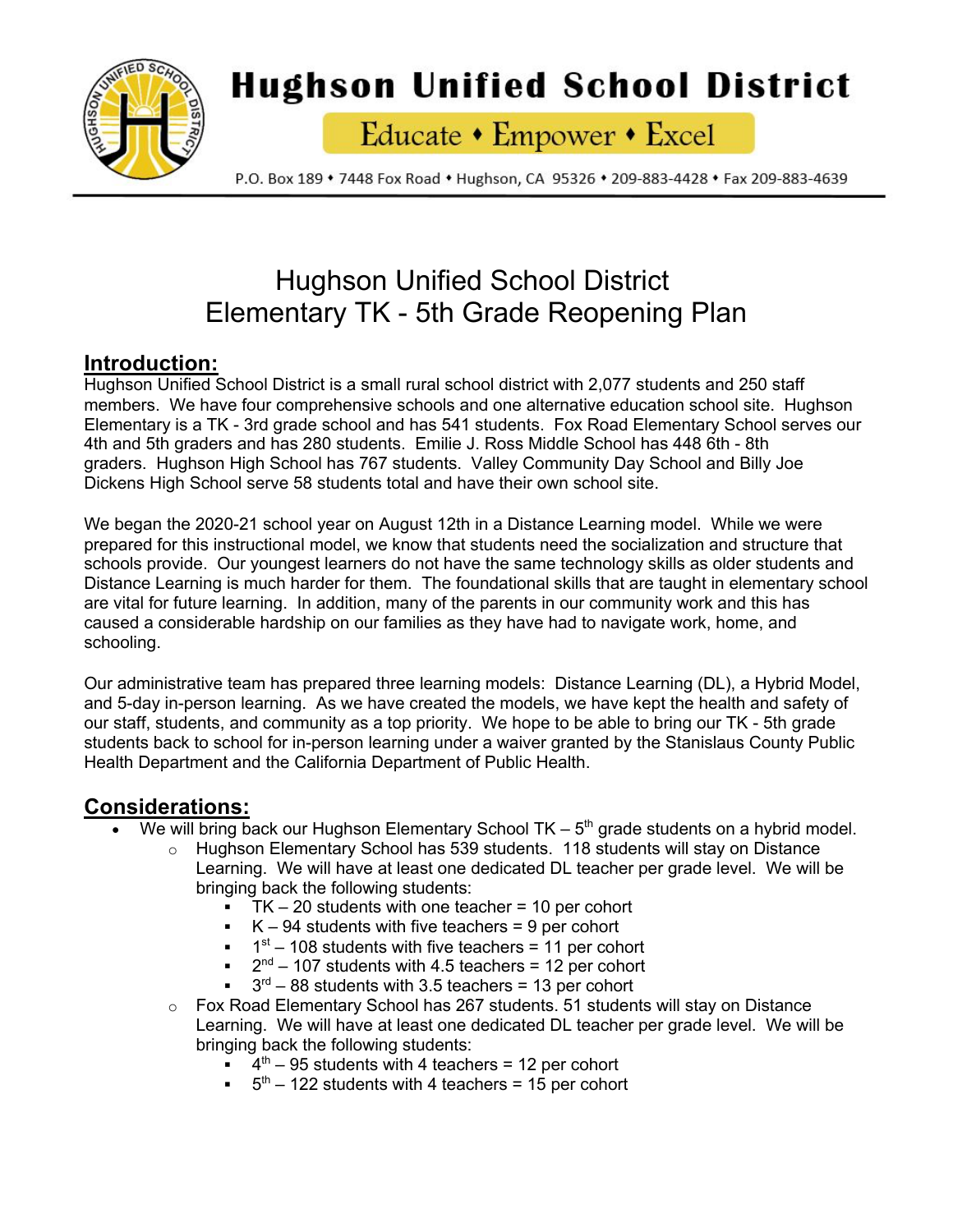- We will begin in-person instruction on a hybrid model; students would attend two days per week in person, and three days on Distance Learning.
- The student body will be divided into Cohort A and Cohort B. Cohort A would attend Monday and Tuesdays and Cohort B would attend Thursday and Fridays. Wednesdays all students would be on Distance Learning.
- On Wednesdays, custodial crews will deep clean school sites between cohorts.
- We have increased our custodial staff by three and have added a COVID-19 specialist in charge of the new cleaning procedures and sanitation.
- We surveyed our parents and found that 70% of our families preferred in-class instruction to distance learning.
- There will also be an option for families who would like to remain at home, on the Distance Learning Program.

## **Cleaning and Disinfection:**

#### *How shared surfaces will be regularly cleaned and disinfected and how the use of shared items will be minimized.*

The district has made the following efforts to ensure a safe and clean environment:

- Purchased disinfectant spray systems to be used in each classroom daily, when students are not present, in addition to other high traffic areas
- Installed plexiglass sneeze guards in all school and district offices
- Replaced all air filters throughout District
- Purchased and installed touchless hand-sanitizer dispensers in classrooms without sinks
- Purchased portable hand sanitizer pumps for all classrooms
- Purchased reusable and disposable masks for students and staff
- Purchased face shields with drapes for each employee
- Purchased face shields for students that need assessments that cannot be conducted if the student is wearing a mask
- Purchased disinfectant wipes and/or spray bottles and paper towels for each classroom
- Purchased 59 touchless thermometers for use throughout the district
- Designated a sick room at each site to isolate staff or students that may be symptomatic
- Hired health clerks at each site (Ross Middle School and Hughson High School once students return)
- Hired three additional custodians

Staff will clean and disinfect frequently-touched surfaces at school and on school buses at least daily and, as practicable, these surfaces will be cleaned and disinfected frequently throughout the day by trained custodial staff.

Buses will be thoroughly cleaned and disinfected daily and after transporting any individual who is exhibiting symptoms of COVID-19. Drivers will be provided disinfectant wipes and disposable gloves to support disinfection of frequently touched surfaces

Staff will be provided disinfectant wipes and disposable gloves to support disinfection of frequently touched surfaces during the day. Frequently touched surfaces in the school include, but are not limited to:

- Door handles
- Light switches
- Sink handles
- Bathroom surfaces
- Tables
- **Student Desks**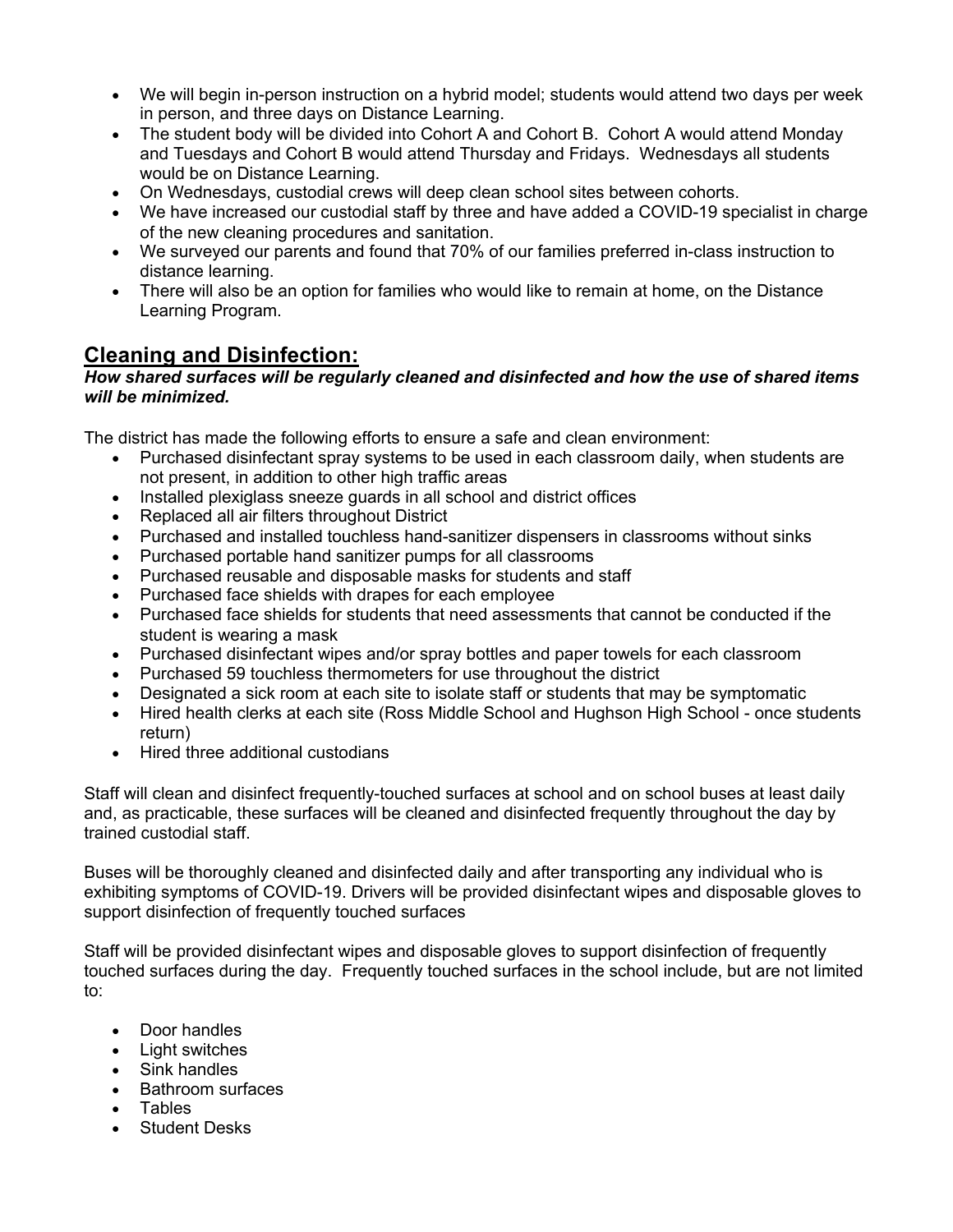• Chairs

Use of sharing of objects and equipment will be limited, such as toys, games, art supplies and playground equipment to the extent practicable. When shared use is allowed, items will be cleaned and disinfected between uses.

The following considerations are made when Teachers are planning classroom routines and physical design for in-school instruction:

- Classroom Routines ensure minimizing of shared/mixed items, i.e.
	- $\circ$  Chromebooks checked out to specific student for the year (Grades TK-12)
		- § Students maintain their own Chromebook at their desk when returning to school occurs
	- o No shared buckets of crayons, sharp pencils, etc.
	- $\circ$  Separate personal items from co-mingling with other students' items (i.e. backpacks on hooks outside classroom)
	- $\circ$  Utilize digital work whenever possible to reduce papers transitioning through multiple people which also prepares students for Distance Learning
- Classroom Routines address transitions in and out of classroom:
	- $\circ$  Hand sash / sanitize upon entry and departure every time
	- o Wiping down desk and seat
		- Grades TK-5 upon leaving each day

## **Cohorting:**

#### *How students will be kept in small, stable groups with fixed membership that stay together for all activities (instruction, lunch, recess) and minimize/avoid contact with other groups or individuals who are not part of the cohort.*

- We will begin in-person instruction on a Hybrid Model, which would have students attending two days per week in person and three days on Distance Learning.
- The student body will be divided into Cohort A and Cohort B. Cohort A would attend Monday and Tuesdays and Cohort B would attend Thursday and Fridays. Wednesdays all students would be on Distance Learning.
- On Wednesdays, custodial crews will deep clean school sites between cohorts.
- In grades TK-5 students, only two classrooms will be released at a time for recess. There will be adequate supervision on the playground to keep the cohorts separated.
- Cohorts will not be allowed to mix.
- Students in the classroom will stay with the same teacher and paraprofessional throughout the day.
- Lunch will be scheduled by grade level and the cohort will stay at a separate eating area from other cohorts. Students will be encouraged to eat lunch outside if weather permits. With the decreased number of students in the cafeteria at one time, we will be able to seat our students a minimum of 3 feet apart. Students will be social distanced in line while entering and exiting the cafeteria.
- Lunches will be served with as little contact as possible. We will have everything pre-served so it is an easy grab and go for the students to keep them from standing in line for too long.
- There is indoor and outdoor seating for the cafeteria to maximize social distancing.
- On the school bus family members will sit together. We will have 30% of the regular students that ride the bus traveling the bus routes. This enables us to have students sit every other seat as practical.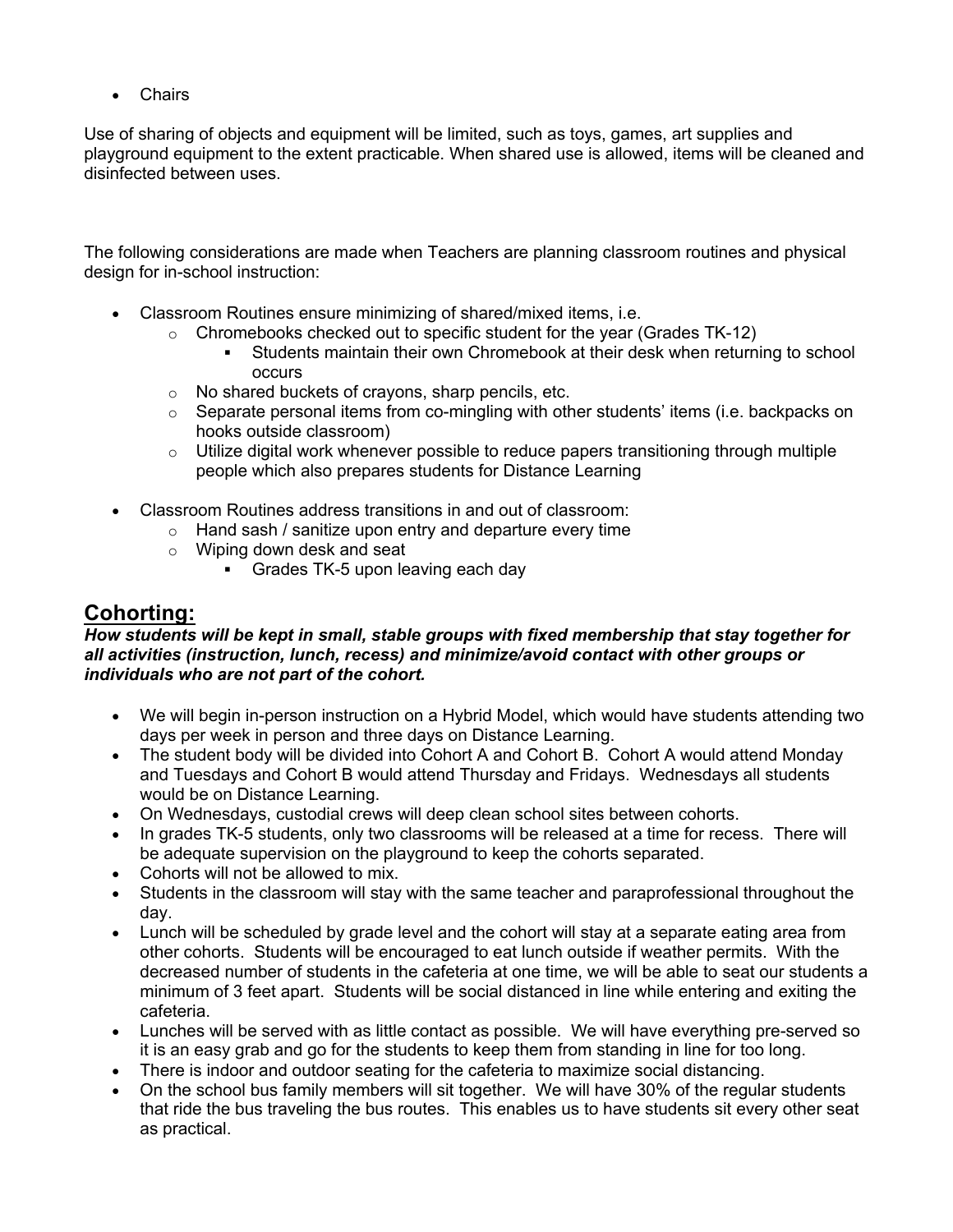## **Entrance, Egress, and Movement Within the School:**

#### *How movement of students, staff, and parents will be managed to avoid close contact and/or mixing of cohorts.*

- We currently have grade level building areas that are already grouped together.
- Hallways are designated as travel for specific grade levels.
- We have a playground for TK/K and a separate playground for 1st  $3<sup>rd</sup>$  grades.
- At Fox Road Elementary, our 4th and 5th grade levels use separate bathrooms.
- There will be no pullout programs for the remainder of the year.
- Libraries will remain closed for the 2020-21 school year.
- Volunteers and visitors will not be allowed on campus.
- All access gates will be open in the morning and afternoon to keep students from grouping together as they enter and exit.
- Bus riders will load to the back of the bus first and exit from the front to back. Windows will be left open for ventilation, weather permitting. Face coverings will be required for all ages when on a school bus.

## **Face Coverings and Other Essential Protective Gear:**

#### *How CDPH's face covering requirements will be satisfied and enforced.*

- All staff are required to wear a cloth or disposable face covering unless they are instructing students in a way where their mouth needs to be visible (speech, special education, ELD, language lessons, beginning reading instruction, working with young children), in which case, they can wear a face shield with a drape on the bottom edge. Once instruction is over they must return to a cloth or disposable face covering.
- Students in TK-2nd grade will be strongly recommended to wear a face covering.
- Students from 3rd grade and older must wear a face covering.
- Children younger than two years old, anyone who has trouble breathing, anyone who is unconscious or incapacitated, and anyone who is otherwise unable to remove the face covering without assistance are exempt from wearing a face covering.
- A cloth/disposable face covering should be removed for meals, snacks, naptime, or when it needs to be replaced. When a face covering is temporarily removed, it should be placed in a clean paper bag (marked with the student's name and date) until it needs to be put on again.
- The school will exclude students from campus if they are not exempt from wearing a face covering under CDPH guidelines and refuse to wear one provided by the school. They will be placed on Distance Learning.
- If a student forgets to bring a face covering, the school will provide a face covering to the student to prevent unnecessary exclusions.
- Our staff are supplied with gloves, face coverings, wipes, hand sanitizer, and plexi-glass barriers for close 1:1 instruction or assessment.
- Face coverings will be required for all ages when on a school bus. The bus driver will have disposable face coverings for anyone who forgets to bring one.

## **Health Screenings for Students and Staff:**

*How students and staff will be screened for symptoms of COVID-19 and how ill students or staff will be separated from others and sent home immediately.*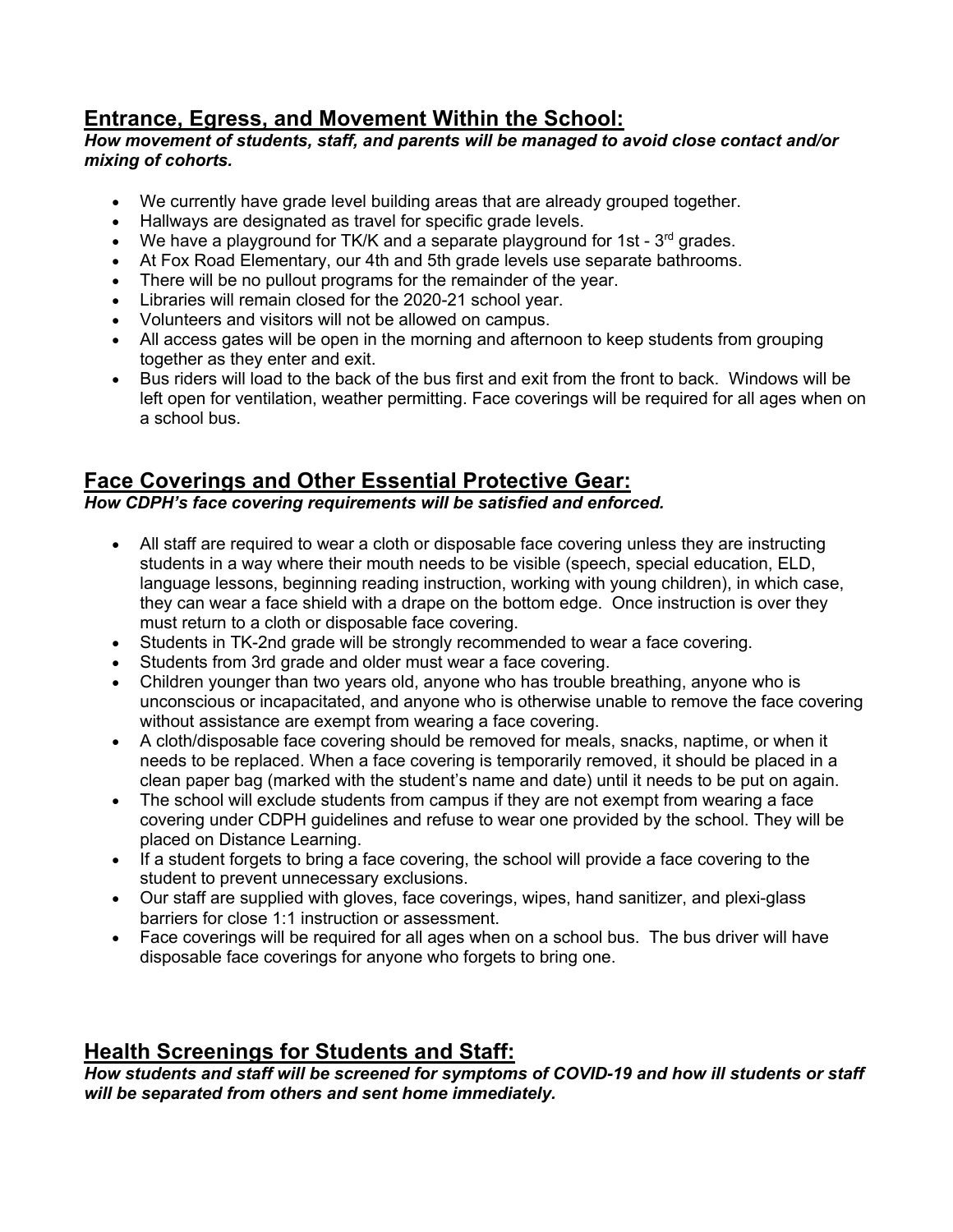- Upon arriving to work, staff are required to complete a temperature check, answer our five screening questions including temperature, any COVID-19 symptoms, and exposure to anyone with COVID-19.
- Any staff member who cannot pass the screening questions is referred to Human Resources (HR). After assessing the situation, HR will send the staff member home if they could possibly have COVID-19. They are advised to see their medical doctor and get tested. HR would then check on the employee throughout their quarantined time at home.
- Students will receive temperature checks when they arrive at school. If they are 100.4 degrees or higher, they would be separated to the sick room and sent home and recommended to get a COVID test and/or see their doctor.
- Each site has a designated sick room for students to rest while they are waiting to be picked up. The sick room has a cot, N-95 mask for the health care provider, gloves, and is staffed by the site health clerk.
- The health clerk, District Nurse, and the Principal's secretary at each site will be fit tested for the N95 mask.
- If a child or staff member is symptomatic with COVID symptoms they will be sent home and advised to see a medical provider for testing. If the medical provider tests the individual and the test result is negative the person can return to the school 3 days after the resolution of symptoms. If the medical provider writes a note and provides a reasonable alternative diagnosis the individual can return to school immediately based on the medical providers guidance.

## **Healthy Hygiene Practices:**

#### *The availability of handwashing stations and hand sanitizer, and how their use will be promoted and incorporated into routines.*

- Provide foundational lessons on hygiene and the impact of COVID-19 during the first two weeks of school and reinforce the routines regularly.
- All elementary classrooms have sinks. Hand washing times will be scheduled throughout the day: when they get to school, after recess, before and after lunch, and before they go home.
- Hand sanitizer is available in all buildings. Students will wash their hands or use hand sanitizer as they enter and exit the classroom or other building.
- All classrooms have peroxide wipes to clean surfaces quickly and easily.
- Staff will continually monitor and educate students on the importance of social distancing.
- Teachers will frequently review hand washing and sanitizing lessons they created for the beginning of the year. Teachers will also reteach PBIS school and classroom expectations.

## **Identification and Tracing of Contacts:**

*Actions that staff will take when there is a confirmed case. Confirm that the school has designated staff persons to support contact tracing, such as creation and submission of lists of exposed students and staff to the local health department and notification of exposed persons. Each school must designate a person for the local health department to contact about COVID-19.*

- Confirmed staff cases are referred to Human Resources (HR) and a spreadsheet is kept of all cases in the district.
- Confirmed student cases are referred to the Assistant Superintendent and a spreadsheet is kept of all cases in the district.
- The site Principal will be responsible for keeping track of cohorts and any mixing of groups.
- If there is a confirmed case, we will work with Stanislaus County Public Health using StanTrack, a syndromic and COVID surveillance system, for case reporting and tracking.
- For all confirmed cases, we will contact the County Department of Public Health.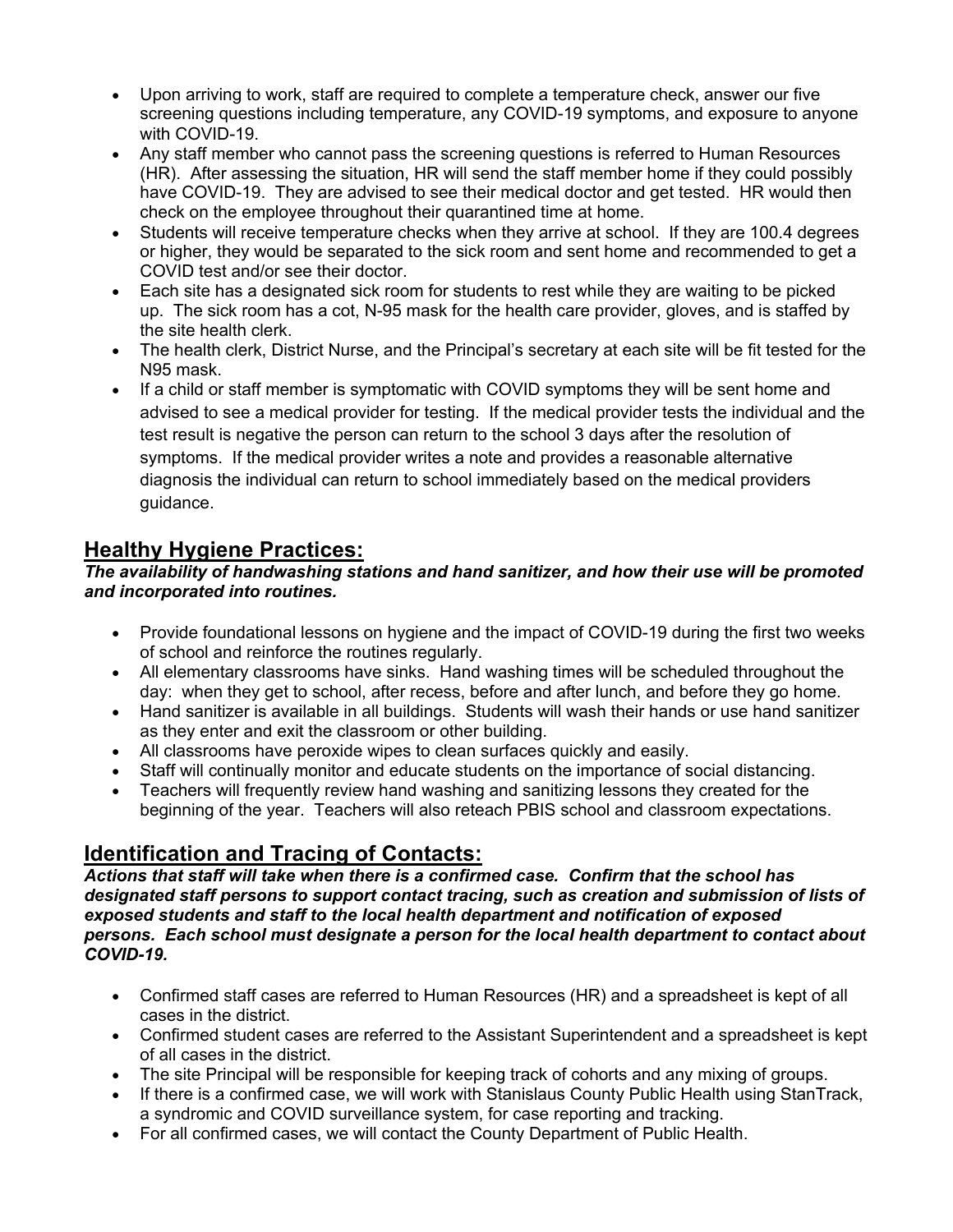- Hughson Elementary contact person: Megan Reisz, Principal, 883-4412
- Fox Road Elementary contact person: Eric Petersen, Principal, 883-2256
- Human Resources Analyst: Theresa Berner, 883-4428
- Assistant Superintendent: Carrie Duckart, 883-4428

## **Physical Distancing:**

#### *How space and routines will be arranged to allow for physical distancing of students and staff.*

The district has made the following efforts in maximizing available classroom space for social distancing:

- District Administration, Maintenance/Operation Director, Principal, and site custodian scheduled site meetings to ensure furniture needs, storage for excess furniture and desks spaced a minimum of 3 feet apart. On the hybrid model, desks can be spread 6 feet apart.
- Storage created for non-essential and/or non-compliant issues such as group tables and double desks. These items were removed from classrooms.
- Teachers have been instructed to remove any personal belongings that infringe on available classroom space.
- Classroom libraries will be covered up so that students do not use this common area.
- Students will store their belongings in their backpack on the hooks located on the wall outside of the classroom.
- On the school bus family members will sit together. We will have 30% of the regular students that ride the bus traveling the bus routes. This enables us to have students sit every other seat as practical.
- Bus riders will load to the back of the bus first and exit from the front to back. Windows will be left open for ventilation, weather permitting. Face coverings will be required for all ages when on a school bus.

## **Staff Training and Family Education:**

#### *How will staff be trained, and families will be educated, on the application and enforcement of the plan.*

We have and will train all staff and provide educational materials to families in the following safety actions:

- Enhanced sanitation practices
- Physical distancing guidelines and their importance
- Proper use, removal, and washing of face coverings
- Screening practices
- How COVID-19 is spread
- COVID-19 specific symptom identification
- Preventing the spread of COVID-19 if you are sick, including the importance of not coming to work if staff members have symptoms, or if they or someone they live with has been diagnosed with COVID-19
- For staff, COVID-19 specific symptom identification and when to seek medical attention
- The employer's plan and procedures to follow when children or adults become sick at school
- The employer's plan and procedures to protect staff from COVID19 illness

Training will take place in a virtual format through staff meetings and collaboration time. Parents will receive information through our social media and Aeries Communication information system.

## **Testing of Students and Staff:**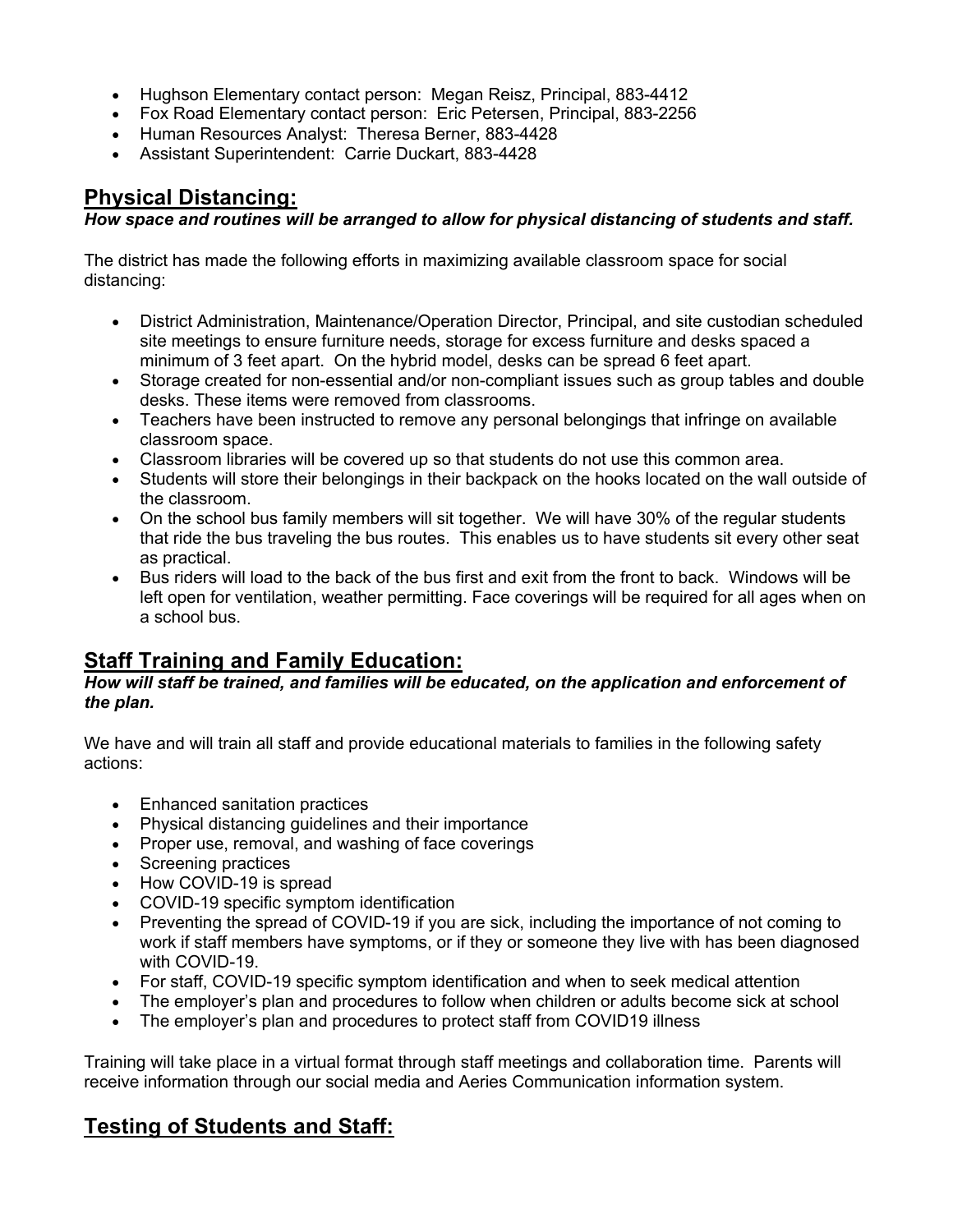#### *How school officials will ensure that students and staff who have symptoms of COVID-19 or have been exposed to someone with COVID-19 will be rapidly tested and what instructions they will be given while waiting for test results. Describe how staff will be tested periodically to detect asymptomatic infections.*

- We need to test 25% of our staff every two weeks. This would enable us to test all of our staff every two months.
- HUSD will participate in staff testing under the county-wide testing initiative being coordinated by the Stanislaus County Office of Education with Quest Laboratories.
- Staff or students who are exposed to COVID-19 are referred to the District Office Human Resources Department (for staff) and Student Services (for students). A spreadsheet has been created that keeps track of their last time on campus, details of the exposure, if they were tested, results of the test, and return date.
- Staff will check in daily at their school office and answer five questions:
	- $\circ$  I am not experiencing any symptoms such as current or recent fever (100.4 or higher), new or worsening cough, new or worsening shortness of breath or respiratory illness, sudden lack of taste or smell, sudden onset of unexplained gastrointestinal illness.
	- $\circ$  I have not been in close contact with anyone who has been diagnosed with COVID-19.
	- $\circ$  I have not been in close contact with anyone who is experiencing symptoms of COVID-19, but is yet to be confirmed.
	- $\circ$  I am not living with, or, in close contact with anyone such as a family member who is experiencing symptoms or has been confirmed as positive for COVID-19.
	- $\circ$  I have not traveled outside of the continental United States within the past 14 days.

## **Triggers for Switching to Distance Learning:**

#### *The criteria the Superintendent will use to determine when to physically close the school and prohibit in-person instruction.*

Classrooms, schools or districts may be closed depending on the rate of infection in a school or district. All of this would be done with the assistance of, and in consultation with, the County Public Health Department.

- If there is an exposure in a classroom the class will be quarantined for 14 days and move back to distance learning during this time.
- If 5 % of the total school population is positive, or if there are multiple cases in multiple cohorts, the entire school could be closed for in person learning for 14 days depending on the size and physical layout of the school.
- The Superintendent should close the district if 25% or more of the schools in the district are closed due to COVID-19 within 14 days. They would all typically reopen after 14 days.

## **Communication Plan:**

#### *How the Superintendent will communicate with students, staff, and parents about cases and exposures at school, consistent with privacy such as FERPA and HIPPA. Please specifically refer to 34 CFR 99.3.*

Testing all employees in a workplace should be the first strategy considered for identification of additional cases. Testing may be done at a single point in time or at repeated intervals.

Hughson Unified School District (HUSD) is responsible for ensuring all employees are offered and provided testing. District will also provide information to employees who may prefer to contact their personal medical provider or visit a CA Coronavirus Testing Task Force site for testing.